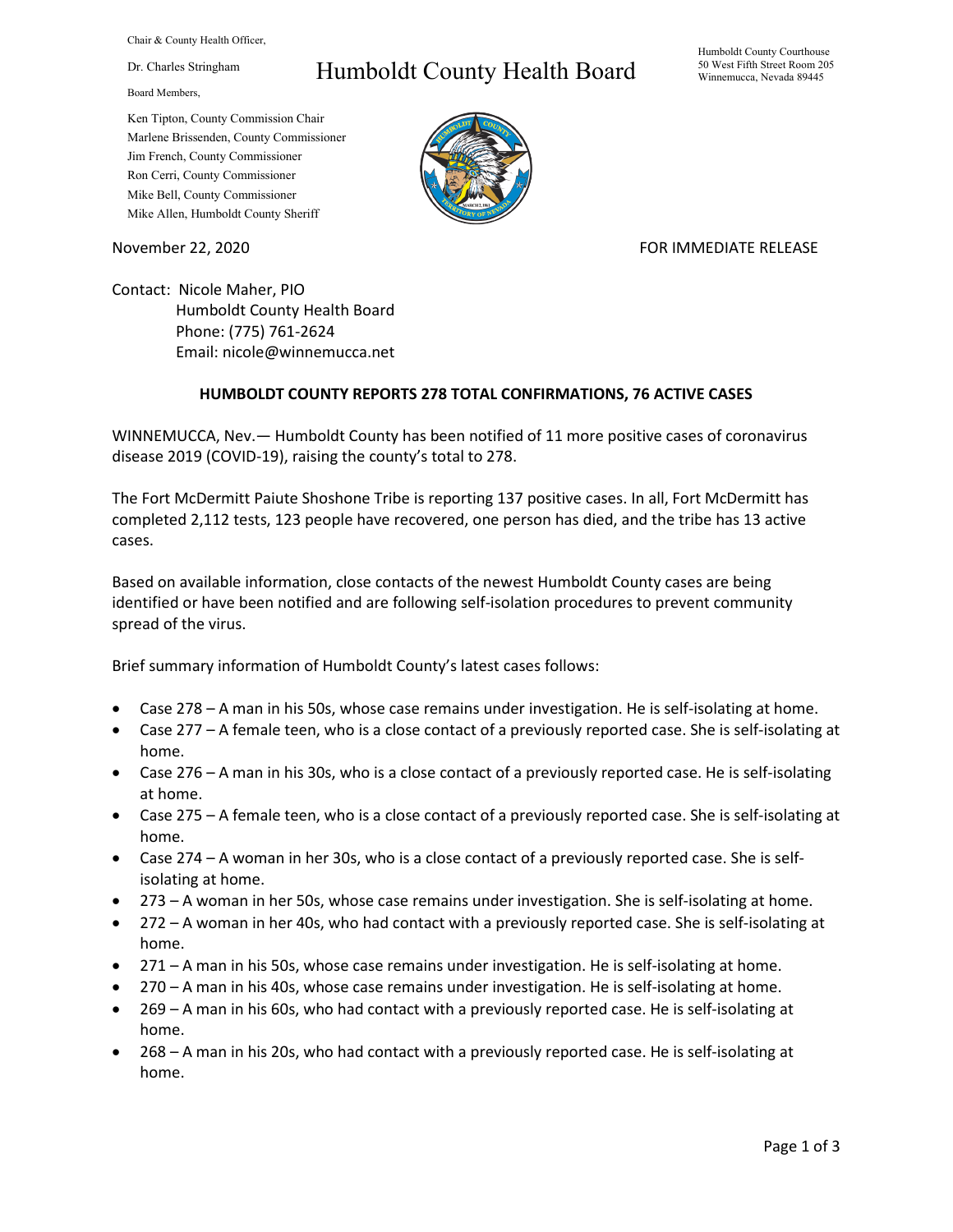Of the previous 267 cases, 198 have recovered, 60 are self-isolating, five are hospitalized, and four have died; Humboldt County has 76 active cases.

Nevada Governor Steve Sisolak implemented a "statewide pause" Sunday afternoon in an effort to stem a recent surge in COVID-19 cases.

The governor said while the measures include updated mask requirements and capacity reductions, they do not amount to a shutdown.

The changes will go into effect at 12:01 a.m. Tuesday, November 24, and will be in place for three weeks.

According to the "pause," private gatherings will now be limited to 10 and can include people from no more than two households. Public gatherings will be reduced from 250 people to 50 people, including for churches.

Capacity at restaurants and bars; gyms, fitness and dance studios; casinos; and arcades, art galleries, aquariums, racetracks, bowling alleys, mini golf, libraries, museums and zoos have also been reduced. Big box stores will now monitor capacity, and adult and youth sports tournaments are currently paused.

Masks are now required at any time residents are around anyone not of their immediate household, including during private gatherings inside and outside.

Humboldt County Health Officer Charles Stringham, MD, said he is hopeful the new requirements will begin to bring down the number of positive cases in the community and the state—especially the number of persons hospitalized with the virus.

"We are nearing a very critical time for our community and our state," he said. "With this evening's positives, we have officially confirmed 100 new cases of COVID-19 in Humboldt County since November 1."

Dr. Stringham added, "With this surge in cases, the stress on our medical infrastructure has been immense; I am pleading with our residents to not see this 'pause' as a negative thing, but as a way to help slow this virus down."

To prevent the spread of COVID-19 in Humboldt County:

- Stay home to limit exposure, and wear a facial covering if going out in public is necessary.
- Maintain 6 feet of distance from other people at all times.
- Wash hands often with soap and water for at least 20 seconds. If soap and water are not available, use an alcohol-based hand sanitizer.
- Avoid visiting sick people or those who are self-isolating.
- Avoid touching eyes, nose, and mouth.
- Cover coughs and sneezes with a tissue, and throw the tissue in the trash.
- Clean and disinfect frequently touched objects and surfaces.
- Self-isolate if they have had a known exposure, or if they are awaiting COVID-19 test results.
- Stay informed. The COVID-19 situation is changing frequently. Up-to-date information is